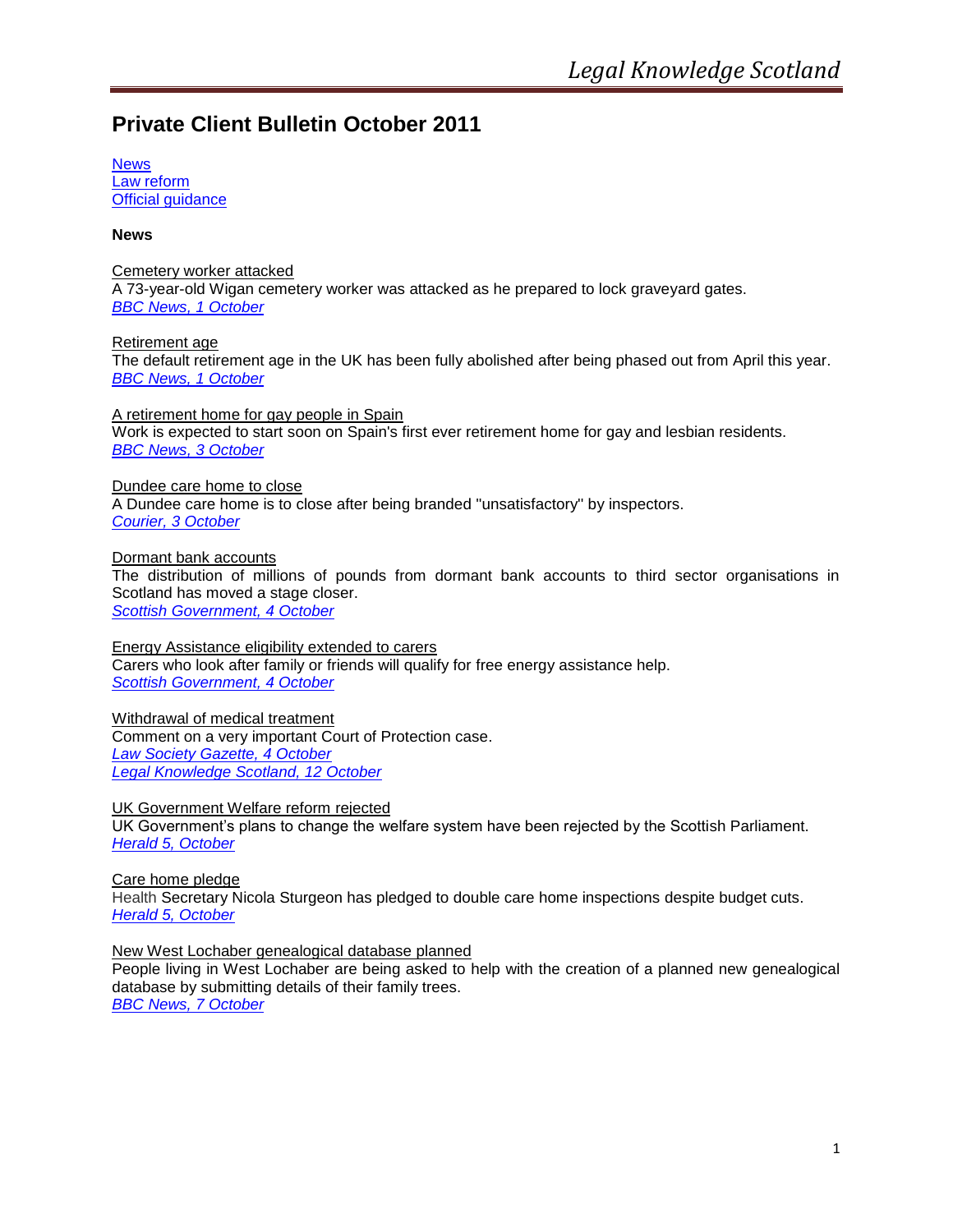OSCR under fire

The Scottish charities watchdog has faced criticism after it was revealed that nearly 800 charities are more than six months late in filing their accounts. *[Herald, 7 October](http://www.heraldscotland.com/news/home-news/charity-regulator-under-fire-1.1127982)*

West Dunbartonshire mental health patients face 100-mile trip for care Mental health patients are facing a 112-mile round-trip for treatment following the closure of the Vale of Leven Hospital's Christie Ward. *[Lennox Herald, 7 October](http://www.lennoxherald.co.uk/dunbartonshire-news/dunbartonshire-news/dumbarton-news/2011/10/07/west-dunbartonshire-mental-health-patients-face-100-mile-trip-for-care-114557-29535044/)*

Woman endured broken hip in Church of Scotland care home An 81-year-old woman living in a Church of Scotland run care home endured six weeks with a broken hip despite relatives raising concerns. *[BBC News, 7 October](http://www.bbc.co.uk/news/uk-scotland-north-east-orkney-shetland-15212454)*

Death at Connolly House care home in South Shields 'not suspicious' Police say the death of an elderly man at a Tyneside care home is not being treated as suspicious. *[BBC News, 8 October](http://www.bbc.co.uk/news/uk-england-tyne-15227278?utm_source=dlvr.it&utm_medium=twitter)*

Work on three Highland Council care homes progressing Work to upgrade toilets, bathing facilities and a hairdressing room at Grant House in Grantown-on-Spey has started, with further revamps due in 2012.

*[BBC News, 10 October](http://www.bbc.co.uk/news/uk-scotland-highlands-islands-15241376)*

New 'Death tax for England & Wales'

The UK Government is being urged to scrap a so-called 'death tax' set to be included in the UK Government's Health and Social Care Bill. *[Telegraph, 10 October](http://www.telegraph.co.uk/health/healthnews/8816606/Death-tax-would-cost-bereaved-170-warns-LGA.html)*

Eversheds advises on the purchase of former Southern Cross care homes Eversheds has advised the charity Royal Mencap Society on its acquisition of seven former Southern Cross care homes. *[Eversheds, 10 October](http://press.eversheds.com/content/detail.aspx?ReleaseID=2598&NewsAreaId=2)*

'Pauper funerals' in Wales increase due to burial costs The number of public health funerals in Wales is increasing with some families unable to pay to bury their loved ones. *[BBC News, 11 October](http://www.bbc.co.uk/news/uk-wales-15245710)*

Organ donors should be offered funeral expenses Patients who donate their organs should have their funeral expenses paid for by the NHS according to a leading ethics body.

*[BBC News, 11 October](http://www.bbc.co.uk/news/health-15242675)*

Funding for carer support in Glasgow

The Princess Royal Trust Pollok Carers Centre, Glasgow South East Carers Centre and the Glasgow South West Carers Centre have been awarded more than £210,000 by the Scottish Government. *[Scottish Government, 11 October](http://www.scotland.gov.uk/News/Releases/2011/10/11094124)*

Care home nurse suspended

A nurse who put residents and staff at an Argyll and Bute care home at "serious risk" by leaving his shift early has been suspended for 12 months.

*[BBC News, 12 October](http://www.bbc.co.uk/news/uk-scotland-glasgow-west-15275789)*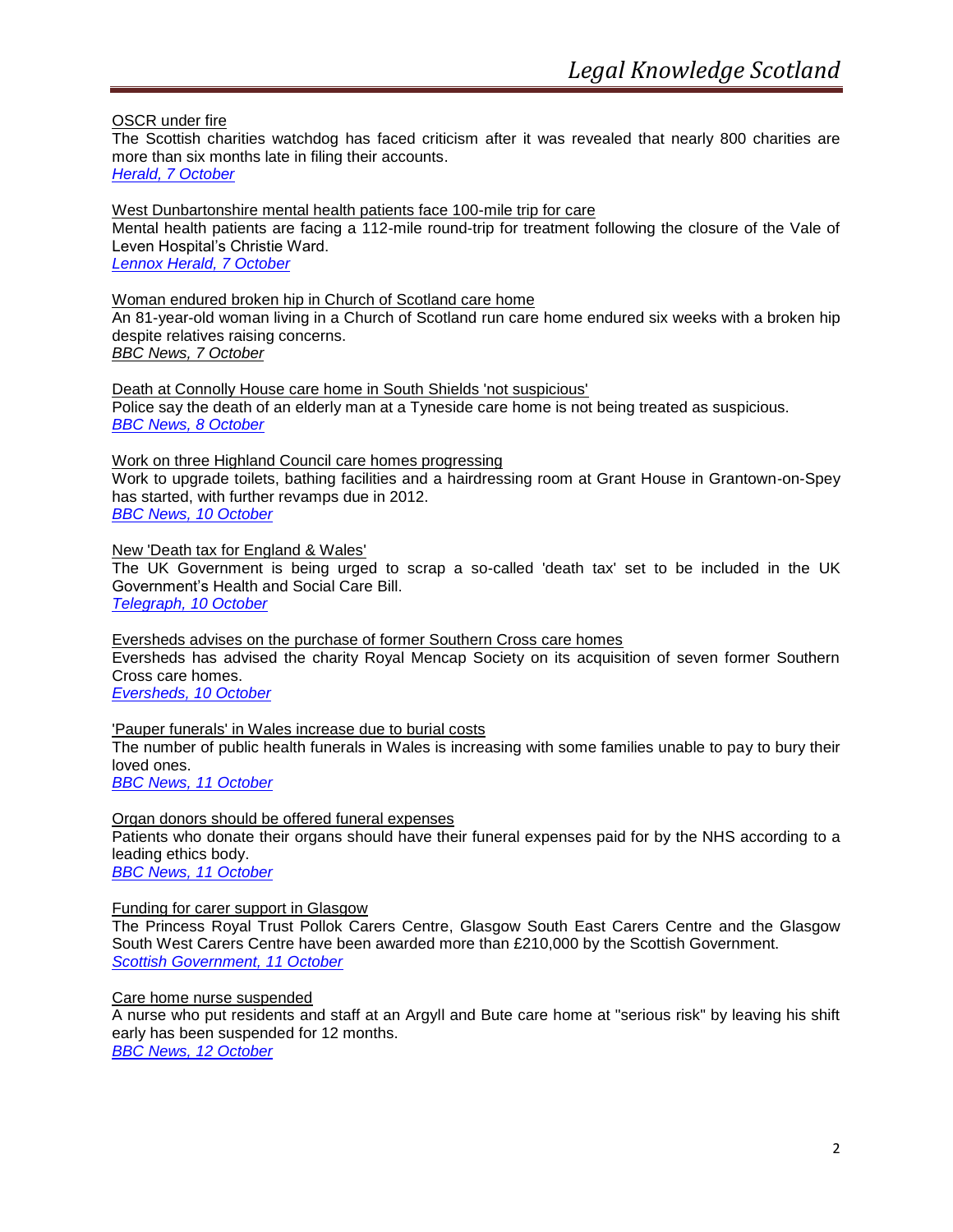UK Government's Health and Social Care Bill UK Government win key vote in the House of Lords. *[BBC News, 12 October](http://www.bbc.co.uk/news/uk-politics-15269207)*

Elderly care standards in English hospitals

Claim that too many hospitals in England are falling short in the most basic care they are giving elderly patients.

*[BBC News, 13 October](http://www.bbc.co.uk/news/health-15279794)*

# Website passwords left in Wills

Over 10% of British people have or intend to leave website passwords in their Wills. *[The Register, 13 October](http://www.theregister.co.uk/2011/10/13/passwords_in_wills/)*

Borders mental health care standards praised The Mental Health Commission for Scotland has praised efforts to treat a greater number of patients in the community *[BBC News, 14 October](http://www.bbc.co.uk/news/uk-scotland-south-scotland-15305779)*

# Charitable status for independent schools

Both the Charity Commission of England and Wales and the Independent Schools Council claim victory on the issue of what independent schools must do to justify their charitable status. Also a claim that private schools in Scotland look set to retain their status as charities in a ruling expected next month. *[BBC News, 14](http://www.bbc.co.uk/news/education-15305699) October*

*[Third Sector, 14 October](http://www.thirdsector.co.uk/news/rss/article/1098757/Charity-Commission-says-Upper-Tribunal-ruling-not-overturned-its-guidance/) [Scotsman, 23 October](http://www.scotsman.com/news/education/private_schools_expect_to_keep_charitable_status_as_regulator_reveals_ruling_1_1925901)*

New fund gives breaks to Scottish carers The Scottish Government has announced funding to allow more than 3,500 carers to have short breaks from their responsibilities. *[BBC News, 16 October](http://www.bbc.co.uk/news/uk-scotland-15322350)*

*[Scottish Government, 16 October](http://www.scotland.gov.uk/News/Releases/2011/10/14132927)*

# GPs and dementia diagnosis

A major conference staged to examine the treatment of dementia in the Borders heard criticism of some local GPs who are being accused of dragging their feet when it comes to diagnosing the disease. The second article defends the role of GPs.

*[Southern Reporter, 16 October](http://www.thesouthernreporter.co.uk/news/health/gps_criticised_over_lack_of_dementia_diagnosis_1_1905201) [Southern Reporter, 24 October](http://www.thesouthernreporter.co.uk/news/health/local_gps_defended_over_their_role_in_region_s_low_dementia_diagnosis_rates_1_1918770)*

Golden Charter revamp

Golden Charter, the UK's biggest independent funeral business, has reinvented itself as a direct seller of funeral plans and "end of life products", creating more than 100 jobs in its call centre in Glasgow. *[Herald, 17 October](http://www.heraldscotland.com/business/corporate-sme/revamp-of-funeral-firm-creates-100-new-jobs-1.1129530)*

## NHS hospitals drain money from elderly care

Claim that care services for older people are being denied vital funding because "under-performing" NHS hospitals are soaking up public money.

*[Telegraph 17, October](http://www.telegraph.co.uk/health/healthnews/8833046/NHS-hospitals-drain-money-from-elderly-care-says-peer.html)*

# Retirement home storage

Britain faces a shortage of housing for older people unless planning changes proposed by the UK Government are amended to encourage more development. *[Age UK, 18 October](http://www.ageuk.org.uk/latest-news/uk-faces-retirement-home-shortage/?utm_source=dlvr.it&utm_medium=twitter)*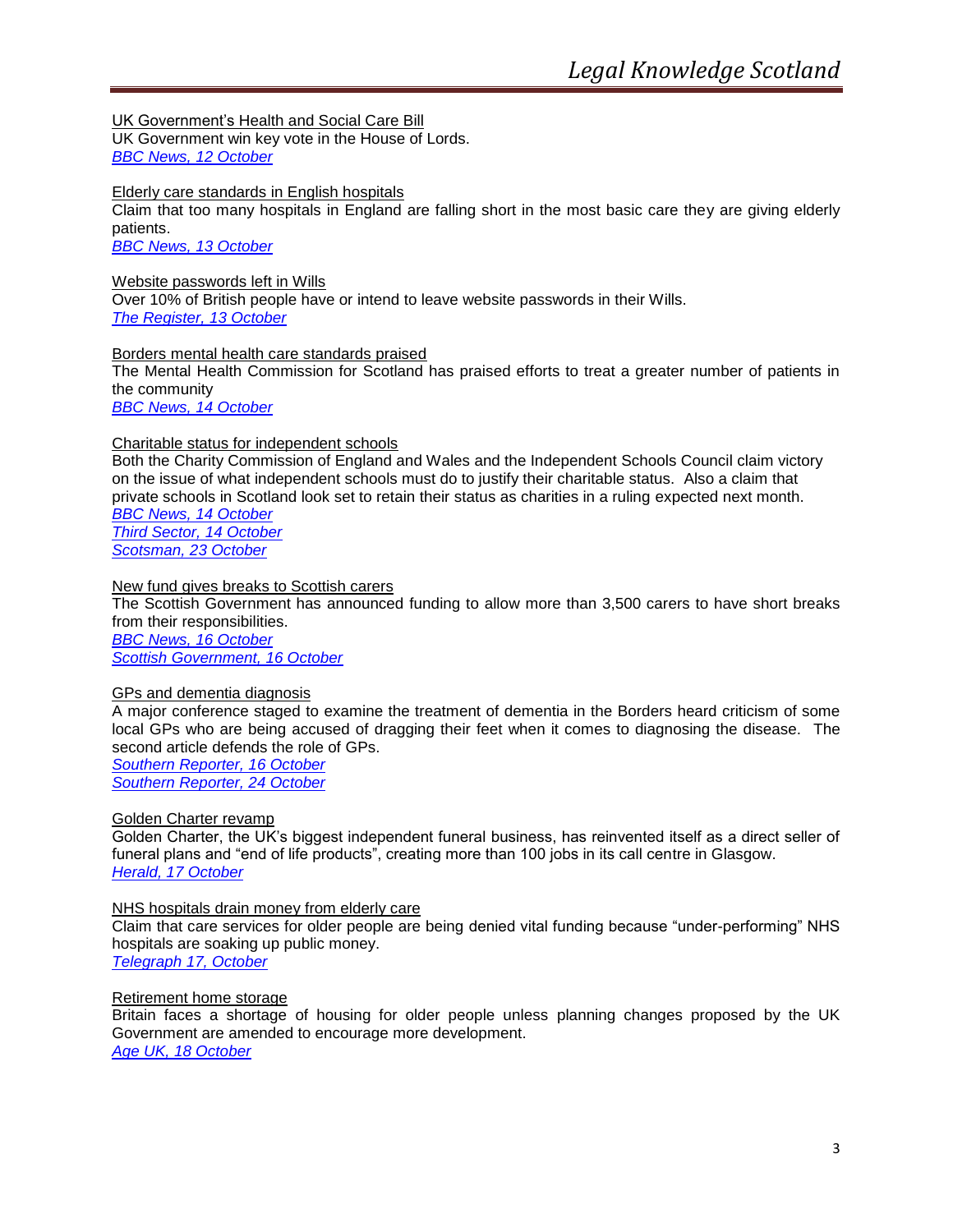European court ruling threatens stem cell work

Europe's highest court says stem cells from human embryos cannot be patented in a case that could have implications for medical research.

*[BBC News,18](http://www.bbc.co.uk/news/health-15350723) October*

Charity calls for help freeing up family homes Older people should be encouraged to move into smaller homes to help tackle the "housing crisis". *[BBC News, 19 October](http://www.bbc.co.uk/news/uk-15362474)*

Charity calls for 'democratic revolution' in care homes A health charity has called for a "democratic revolution" in the way care homes in Britain are run. *[BBC News, 19 October](http://www.bbc.co.uk/news/health-15351266)*

# Life expectancy gap widens

The life-expectancy gap that sees Scots die earlier than the English has widened, despite people living longer in general, official figures have revealed.

*[Scotsman, October 20](http://www.scotsman.com/news/scottish-news/edinburgh-east-fife/north_south_divide_in_lifespan_widens_1_1919166)*

Solicitors confront online estate fraud

Fraudsters are increasingly targeting the estates of the deceased for valuable internet hosted assets such as online bank accounts.

*[Law Society Gazette, 20 October](http://www.lawgazette.co.uk/news/solicitors-confront-online-estate-fraud) [Legal Knowledge Scotland, 23 October](http://www.legalknowledgescotland.com/?p=461)*

Ninewells Hospital wards colour makeover

NHS Tayside is to spend more than £1.3m redesigning wards to make them easier to use for elderly patients and those with dementia.

[BBC News, 21 October](http://www.bbc.co.uk/news/uk-scotland-tayside-central-15401702)

Kinfauns Church plans get the go-ahead

After a drawn-out 20-year battle by various owners, controversial plans to convert historic Kinfauns Church into a luxury home have finally been given the green light. *[Perthshire Advertiser, 21 October](http://www.perthshireadvertiser.co.uk/perthshire-news/local-news-perthshire/perthshire/2011/10/21/kinfauns-church-plans-get-the-go-ahead-73103-29631545/)*

Boiler scrappage scheme

A sixty per cent increase in funding for the Scottish Government Boiler Scrappage Scheme has been announced.

*[Scottish Government, 21 October](http://www.scotland.gov.uk/News/Releases/2011/10/21113959) [Age Scotland, 24 October](http://www.ageuk.org.uk/scotland/latest-news/new-funding-for-governments-boiler-scrappage-scheme/)*

Details of poet's SNP cash revealed Details of a legacy left by Scotland's former national poet to the SNP have been revealed. *[Stornoway Gazette, 23 October](http://www.stornowaygazette.co.uk/news/scottish-headlines/details_of_poet_s_snp_cash_revealed_1_1925888)*

## Sturgeon backs organ donor campaign

The latest drive to urge Scottish people to sign up to the organ donor register has been launched by Scotland's Health Secretary.

*[Fife Gazette, 25 October](http://www.fifetoday.co.uk/news/scottish-headlines/sturgeon_backs_organ_donor_campaign_1_1927807)*

Selling homes to pay for care Claim that people are being forced to sell their homes to pay for care that they should be receiving for free.

*[Age Cymru, 25 October](http://www.ageuk.org.uk/cymru/latest-news/selling-homes-to-pay-for-care/)*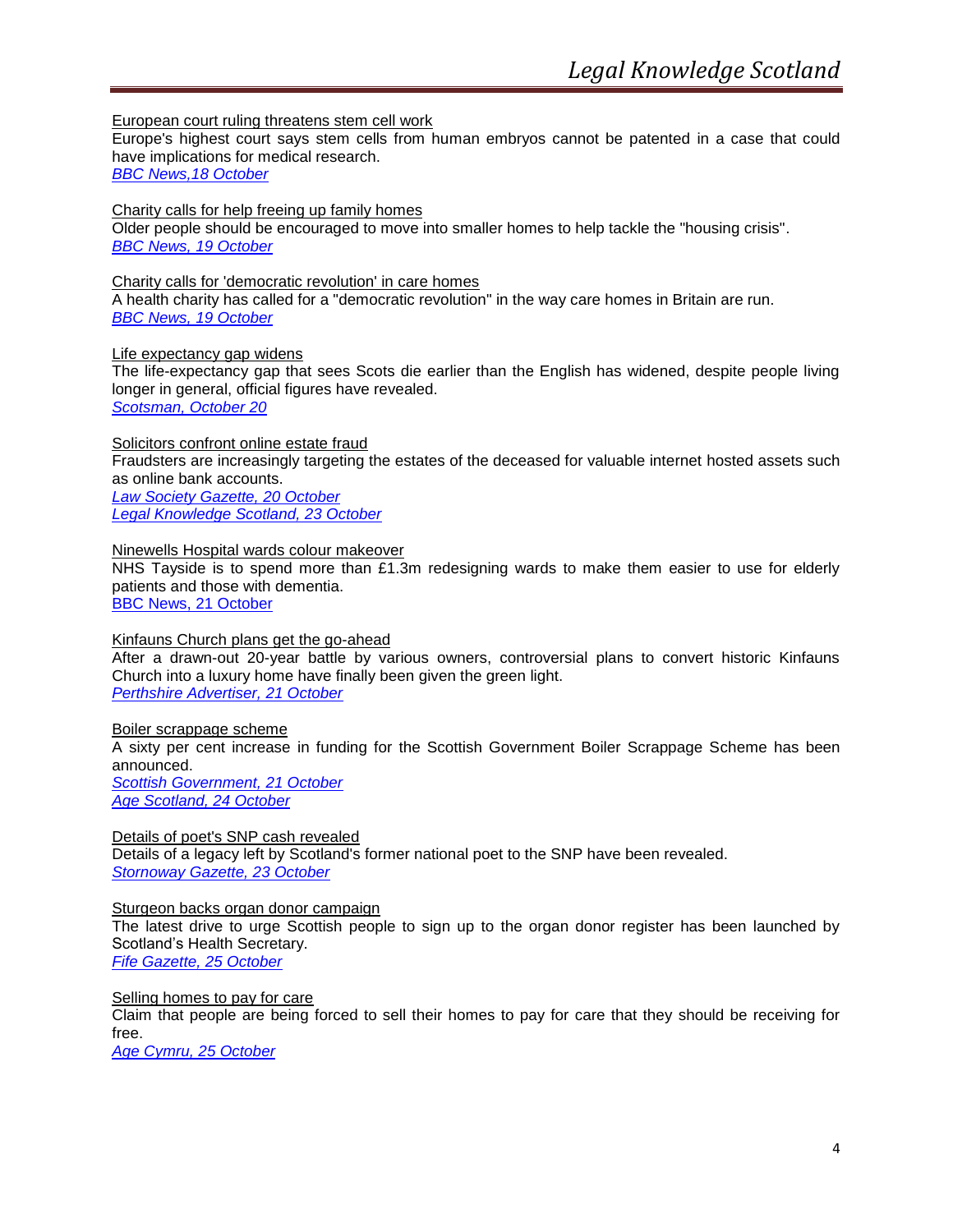Call for new charity levy The English and Welsh Charity Commission would like to see a new levy on charities. *[Third Sector, 25 October](http://www.thirdsector.co.uk/News/RSS/login/1100517/)*

Call for review of free services

Scottish Ministers are to be urged to carry out an "immediate" review into whether policies such as the council tax freeze and free personal care should be continued in their current form. *[West Lothian Courier, 26 October](http://www.westlothiancourier.co.uk/west-lothian-news/scottish-news/2011/10/26/call-for-review-of-free-services-62405-29662660/) [Daily Express, 27 October](http://www.express.co.uk/posts/view/279941/SNP-s-flagship-policies-don-t-add-up-says-charity)*

Unannounced inspections

England's Care Quality Commission has been asked by the UK Government's Health Secretary to carry out 700 unannounced inspections of care homes.

*[Daily Mail, 26 October](http://www.dailymail.co.uk/news/article-2053468/Hit-squads-swoop-500-care-homes-root-neglect.html)*

Scotland's rising population Scotland's population is expected to reach six million within 50 years sparking fears of a looming crisis in housing, care and social services. *[Herald 27, October](http://www.heraldscotland.com/news/home-news/warnings-over-rise-in-scotland-s-population-1.1131463)*

*[Scottish Government, 26 October](http://www.scotland.gov.uk/News/Releases/2011/10/26104901)*

# Care Quality Commission issues damming report

England's Care Quality Commission publishes a damning report into deaths at two hospitals and warns patients remain at risk.

*[Guardian, 27](http://www.guardian.co.uk/society/2011/oct/27/nhs-maternity-deaths-cqc-watchdog-report) October*

Winter deaths Fewer deaths were recorded in Scotland last winter than during the previous 20 winters despite unusually cold weather. *[BBC News, 27 October](http://www.bbc.co.uk/news/uk-scotland-15476499)*

# Elderly struggling to cope with social care cuts

Claim that an extra £2 billion given to English and Welsh local authorities, that was meant to be spent on care homes, meals on wheels and daily help for the elderly and disabled, has not reached the front line. *[Guardian, 28 October](http://www.guardian.co.uk/uk/2011/oct/28/elderly-social-care-funding-cuts)*

## Crematorium and graveyard cutbacks

Funeral directors have welcomed news that Perth Crematorium is to stay in council hands but have also slated the local authority for service cutbacks which will impact on grieving families. *[Perthshire Advertiser, 28 October](http://www.perthshireadvertiser.co.uk/perthshire-news/local-news-perthshire/2011/10/28/crematorium-and-graveyard-cutbacks-73103-29674164/)*

# OAP attacker jailed

A convicted rapist who was linked to four attacks on elderly women through his car's sat-nav system has been placed on a lifelong restriction order.

*[BBC News, 28 October](http://www.bbc.co.uk/news/uk-scotland-glasgow-west-15491273)*

Row over respite breaks for carers

The Labour party have accused Scottish Ministers of "fiddling the figures" on the provision of respite breaks for carers.

*[Herald, 29 October](http://www.heraldscotland.com/news/home-news/row-as-carers-lose-out-in-respite-postcode-lottery-1.1131953)*

## Care inspectors may have to be rehired

Scotland's care watchdog may have to rehire staff it has made redundant in a desperate effort to plug a shortfall of inspectors.

*[Herald, 30 October](http://www.heraldscotland.com/news/home-news/care-inspectors-to-be-rehired-after-2-4m-payoff-1.1132012)*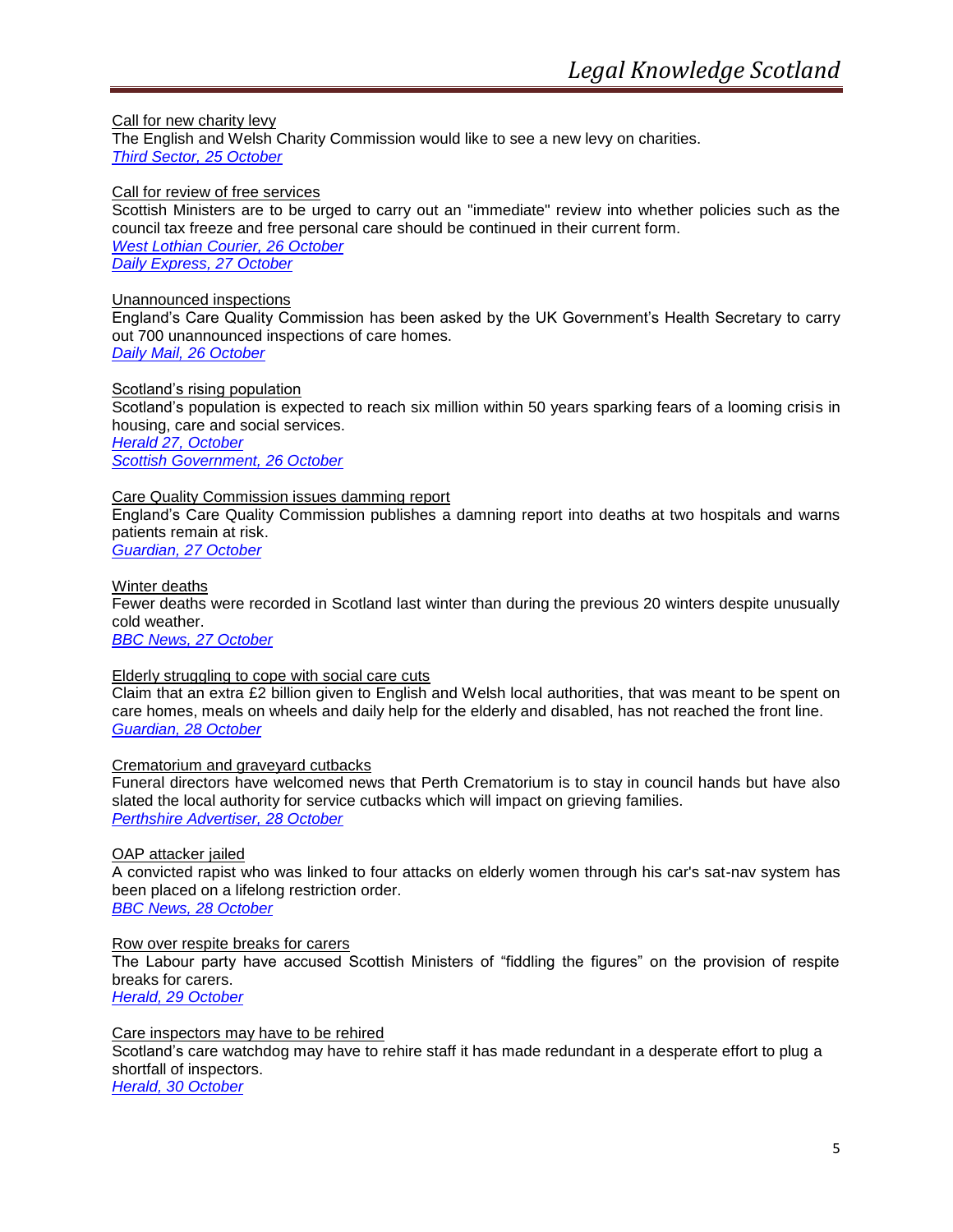# Awards for Angus carers

Angus Carers Centre and Dundee Carers successfully secured funding to provide training. *[Abroath Herald, 31 October](http://www.arbroathherald.co.uk/news/local-headlines/awards_for_angus_carers_1_1933980)*

#### Man held over death of OAP in Edinburgh

The body of a 74-year-old was found at a sheltered housing complex in Longstone Park on Sunday. *[BBC News, 31 October](http://www.bbc.co.uk/news/uk-scotland-edinburgh-east-fife-15518103)*

# Scots charities hit by £100m cash squeeze

The voluntary sector in Scotland has seen incomes fall by almost £100 million in the past year. *[Scotsman, 31 October](http://www.scotsman.com/news/politics/scots_charities_hit_by_100m_cash_squeeze_1_1939377)*

## <span id="page-5-0"></span>**Law Reform**

## Registration of Civil partnerships, same sex marriage and related issues

Scottish Government consultation seeking views on the possible introduction of religious ceremonies for civil partnerships and the possible introduction of same sex marriage. Responses requested by 9 December 2012. The consultation can be found [here.](http://www.scotland.gov.uk/Publications/2011/09/05153328/0)

## Council Tax on Long Term Empty Properties and Housing Support Grant

Scottish Government consultation on two proposals to make better use of housing resources. The Scottish Government proposes (1) to allow Councils the discretion to increase Council Tax charges for homes that are left empty for longer than six months in order to encourage owners to make their homes available for rent or sale, and (2) to remove the legislation which currently requires the Scottish Government to provide funds through a 'Housing Support Grant' to local authorities whose housing debts reach a certain level. Responses requested by 10 January 2012. The consultation can be found [here.](http://www.scotland.gov.uk/Publications/2011/10/17105007/0)

## Mental Health strategy

Scottish Government consultation to plot the strategy for mental health service provision in Scotland over the next four years. Responses requested by 31 January 2012. The consultation can be found [here.](http://www.scotland.gov.uk/Publications/2011/09/01163037/0)

## **The following consultations closed in the last month.**

## Patient Rights (Scotland) Act 2011

Scottish Government consultation on the proposed secondary legislation to support implementation of the Patient Rights (Scotland) Act 2011 and in particular the regulations and directions relating to the treatment time guarantee, patient feedback, comments, concerns and complaints and the Health Care Principles to be upheld by relevant NHS bodies and service providers.

## Adults with Incapacity

Scottish Government consultation on "Certification of Incapacity for Medical Treatment". This consultation sought views on four issues under part 5 of the Adults with Incapacity (Scotland) Act 2000. The issues are: widening the range of institutions which can offer training; whether dentists should be required to undertake training for this purpose; whether multiple section 47 medical treatment certificates should be required in some circumstances; and whether other medical practitioners not specified should be enabled to certify incapacity for medical treatment.

## <span id="page-5-1"></span>**Official guidance**

## Office of the Public Guardian (Scotland)

The OPG has put updated its Inventory & Management Plan Forms on its website. The updated forms can be found [here](http://www.publicguardian-scotland.gov.uk/news/index.asp)**.**